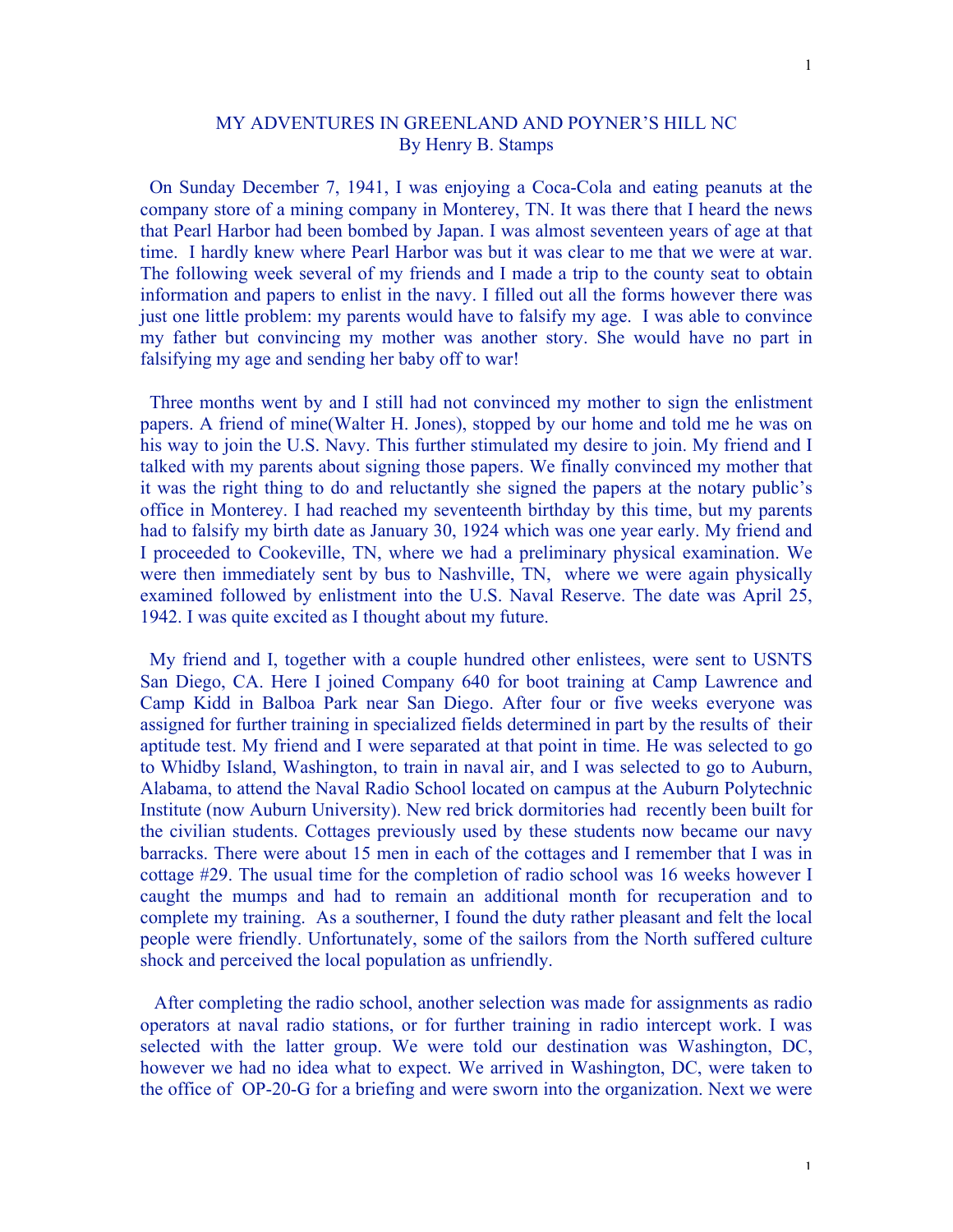sent to the U.S. Naval Radio Station at Cheltenham, MD, for training as intercept and D/F operators. I found the short tour of duty at Cheltenham very educational. The teachers were friendly but firm, the food was excellent, and barracks life was pleasant. I really enjoyed that tour.

 I was next assigned to the intercept station at Chatham, MA. The CO was CDR George J. Novack, USNR, and CRM George Alexander was Chief in Charge I arrived during the summer of 1942. The navy had leased various local Inns which were used for barracks. My first quarters assignment was to the Rose Acres Inn. The lease included maid service to make our beds (not bunks) and we ate in the dining room as guests. All personnel were later assigned to the Hawthorn Inn which was more of a barracks type structure. This was a most enjoyable existence and we had a good time. I recall the weather being warm permitting swimming at the beaches. I recall my room mate Whitehouse very well. Although I cannot recall his first name, I am reasonably sure that he was from Kentucky. He was a very nice person and a real gentleman. We became good friends but did not see each other after the Chatham tour. CRM Alexander shipped out of Chatham and I did not know where he was assigned at the time but our paths were to cross again. I made Radioman Third Class under CRM Alexander.

 Our assignment at Chatham involved intercept and D/F activities against the German Uboat menace in the Atlantic. We controlled all the Atlantic U-boat intercept work and were the control for the direction finding network which extended from Jan Mayan Island in the North to Bahia, Brazil in the South. Chatham was an important intercept station and I was fortunate to be in the center of so much activity.

 After spending the rest of the Summer and part of the Winter of 1942-3 at Chatham, a request was received for volunteers to go for an eighteen month tour in Greenland. Radiomen John Janzen, Paul B. Lavalee and I volunteered. We figured this would be a great way to save a barrel of money because there would be no place to spend it. In March or April of 1943 we were sent to the Boston Navy Yard to await transportation to Greenland. We waited there for several days before a convoy was formed to go to England. I don't recall the name of the ship to which I was assigned, however, it was a merchant ship that included an Armed Guard crew. This was a small navy detachment assigned to man the various guns placed on the ship in case of attack. There were several other radiomen from various stations who were going to Greenland as well. Among these were CRM William (Bill) Skinner, RM Darrell E. French from Winter Harbor, RM Edwin (Ed) Harrelson from Dupont, SC, RM Andy Anderson and others I can't recall. Chief Skinner was put in charge of our group and he made up a duty roster. We were assigned to assist with deck watch duties and to assist the men on the gun positions. This latter job required that we be trained to load and man the 20 mm AA guns. Everyone, except me, could put the magazine on the gun and cock it without difficulty. I was a real lightweight at about 125 pounds and I did not have sufficient physical strength to cock the gun. We had been at sea for several days and several of the men were sea-sick. Fortunately, I was spared from this. One morning at about 0200 our convoy was attacked by a submarine and an adjoining ship was torpedoed and sank. This put everyone in a state of jitters, high tension and extra alertness. Our Captain changed course and headed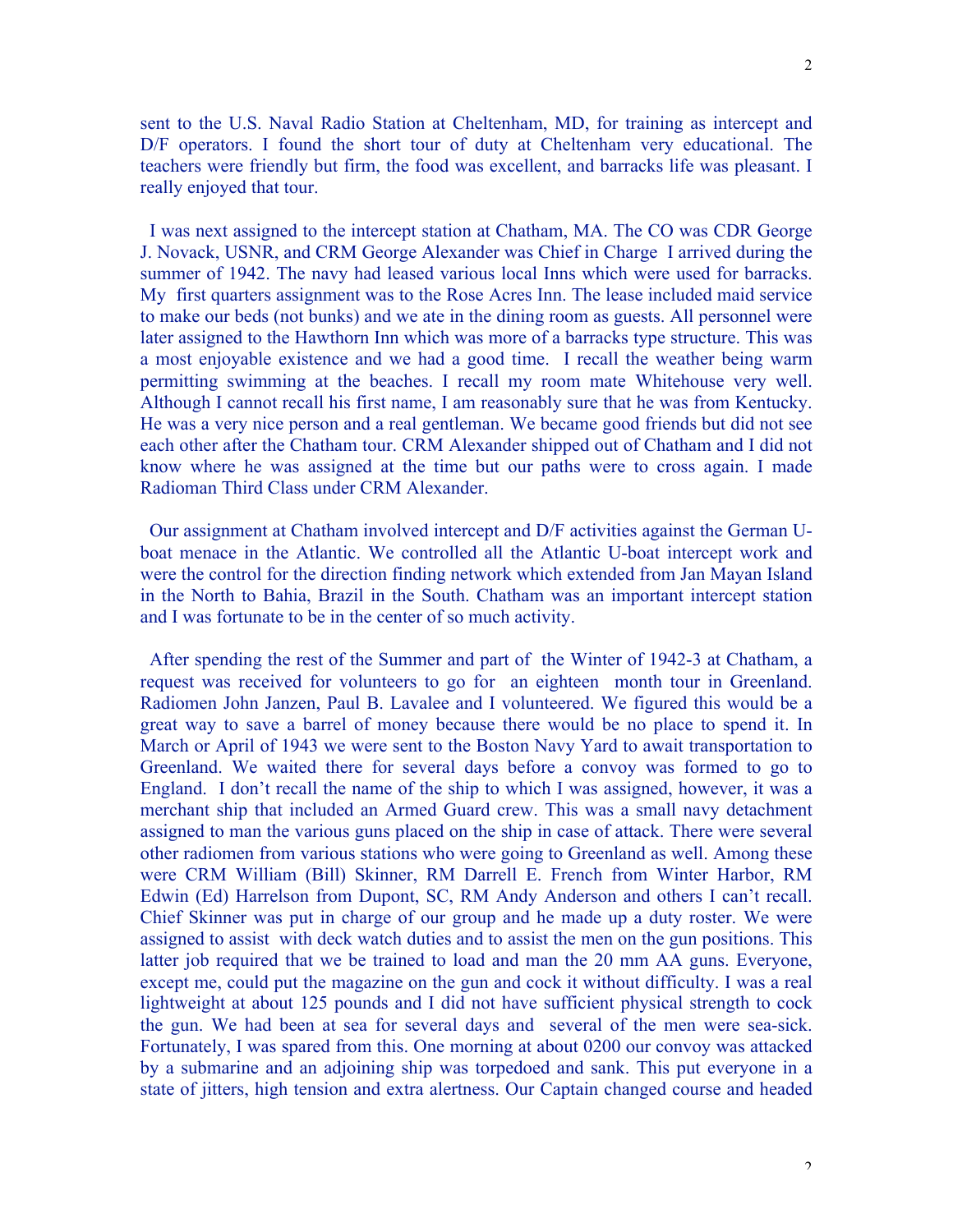for St. Johns, Newfoundland. About 0100 next morning we were awakened by a heavy crunching of metal and by the General Quarters alarm. I assumed we had been torpedoed. I jumped out of my bunk and rushed to my assigned position at the 20 mm gun. Alone, I put the magazine on the gun, and cocked it and had the gun ready to fire. I had never been able to do this before but the adrenaline evidently gave me extra strength. Needless to say, I was really scared. It turned out that we had hit a small iceberg and no serious damage was done to the ship. We proceeded into St. John's harbor with no further excitement. We waited there for about two weeks before proceeding to Greenland. As we approached the mainland of Greenland, Eskimos came out to meet our ship. They entertained us by doing 180 degree flips in their kayaks for a reward of a few cigarettes or a candy bar.

 Our destination was on the southern tip of Greenland. The station was on an island about one square mile in size and was called Gamatron. This base was about sixty miles South of the Army Air Base called Bluie West One. I arrived at the Greenland U.S. Naval Radio D/F station (NTG) near the end of April or first part of May, 1943. Our base was frozen in during the Winter, however, during the Summer the route to the Army Air Base was open and a few personnel would take our boat and travel there to pick up supplies. Sometimes goodies such as beer were also available. Beer was very scarce and was strictly rationed at our small PX.

 During the first part of my tour there were fifteen or twenty Army personnel, with a young lieutenant in charge, assigned to perform guard duty and to man the one machine gun position. The Army decided their troops were not necessary and plans were made to move them. The lieutenant became restless and began exhibiting very strange behavior. For example, he tossed a grenade out a window causing several windows to be destroyed. We thought he really had lost all his marbles. My collateral duties included being the movie operator. Two days later, while waiting for the movie to start, the lieutenant came in, walked up to the front where the officers sat, pulled a hand grenade from his pocket, tossed it toward the movie screen and ran out of the building. The grenade fuse was burning, making a hissing noise, and was smoking. Of course everyone rushed for the one exit at the same time. I was closest to the door and reached it first. As I ran outside I tripped and fell. The others scrambled over me trying to get away before the grenade exploded. Fortunately, I was not injured seriously in the evacuation but I was fit to be tied from anger toward the lieutenant. With everyone safely outside, and without the grenade exploding, the lieutenant admitted that he had disarmed the grenade by removing the powder. This was one time that I lost my cool and proceeded to express my anger to the lieutenant in front of everyone including our CO. I had learned a few very expressive words in the hills of Tennessee and let the lieutenant hear just about all of them. Our CO did not interfere or even reprimand me for the outburst. The Army personnel were picked up by boat a few days later and I still wonder if any formal action was taken against that lieutenant.

 To my surprise, CRM George Alexander from Chatham was at the station and I managed to get my RM2/C rating under him. Another person who helped me in my career was CRM Dave Snyder who convinced me that I would learn more on the material gang than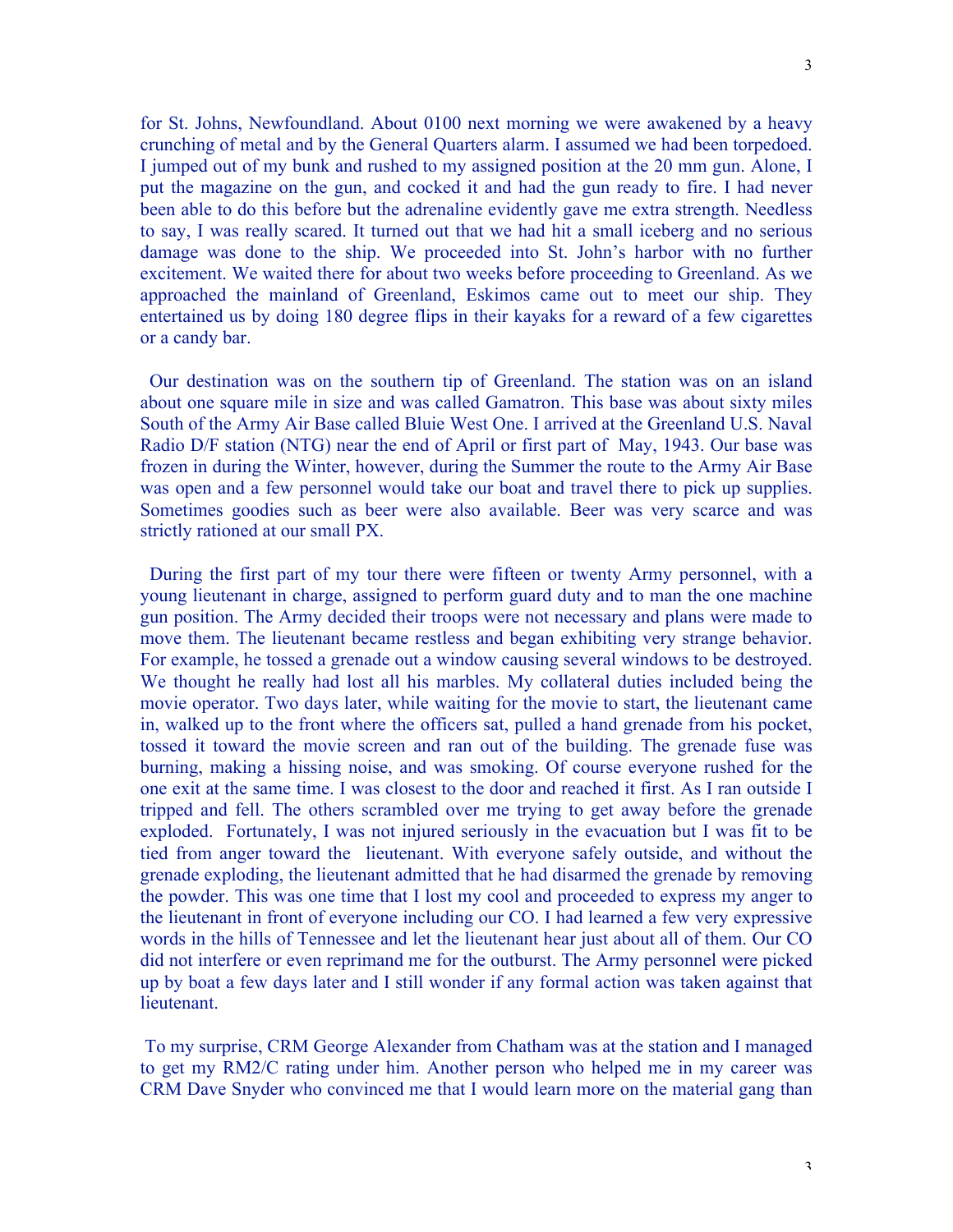by being an operator. I had been studying the third and second class manual for some time and as a result had become interested in the more technical aspects of radio. I gladly accepted the opportunity to work with CRM Snyder. One day, after I had been following him around and attempting to learn, the TBK-11 transmitter stopped working. CRM Snyder told me my first big job was to change the final amplifier tube in the transmitter. I think it might have been a 860-A type tube. He pointed to it and left me on my own. I knew enough to turn off the power supply then I opened the side panel, reached in and proceed to remove the plate cap wire. A few seconds later I was picking myself up from across the room. I shakily got to my feet and CRM Snyder said, "That was your first lesson, always discharge the capacitors with this grounding rod before you reach in and try to remove the plate wires." Needless to say that lesson stuck with me. CRM Snyder shipped out several months before I left Greenland and I did not know where he went from there. From him I had acquired a great deal of knowledge about our electronic equipment and was able to diagnose and repair problems on my own. After he left I did a lot of real heavy duty work outside in the cold weather. This certainly was not my cup of tea. For example, I think I replaced the main power cable for the entire island twice. The lead covered flat cable we were using was about an inch in width. The island surface was mostly rock, therefore the cable could not easily be buried. The wind blew the cable across the rocks eventually breaking the lead shield and causing an electrical short. We finally obtained some suitable cable and with the help of a bulldozer managed to alleviate our cable problem. This was a major job getting the cable in place and getting it connected to all the buildings. This was the hardest physical work I did in my entire career in the Navy. We were fighting the extremely cold weather and as well as the heavy stiff cable. This had to be accomplished with a minimum of down time for each of the buildings where our intercept receivers were located. I almost decided to get out of material work if this was going to continue.

 We had three Commanding Officers during my 18 month tour on Gamatron. I do not recall the name of the first one, however, the second was Commander Goldsmith. Due to illness he was relieved by CWO "Red" Smith, who was there when I left about July, 1944. Darrel French, John Janzen, Paul Lavallee, Ed Harrelson and I departed together. We were taken to the Army Air Base by boat and from there we flew back to Boston via Argentia, Newfoundland. We were given two weeks leave. The first thing we did after arriving in Boston was to go to a restaurant where we each ordered a quart of milk. We were really tired of the powdered milk we had been drinking for the past 18 months. The four of us then said our good-bye's and each proceeded to our homes where we rejoined our loved one's and old friends. Many of my home town friends had joined the military and others had gone to work in war industries around the country.

 After completing my leave, I was to report to the U.S. Naval Radio Station (NTP) Poyner's Hill, NC, for duty. I had no idea where this activity was located so I reported to the FIFTH Naval District Headquarters, Norfolk, VA. After a good night's sleep and a good navy breakfast under my belt I had to kill some time waiting for my transportation to arrive. Finally, a Chief Petty Officer arrived and asked if I was Henry Stamps. He introduced himself as CMM Richardson from Poyner's Hill. Before picking me up he had already been to the commissary and purchased several bags of groceries and supplies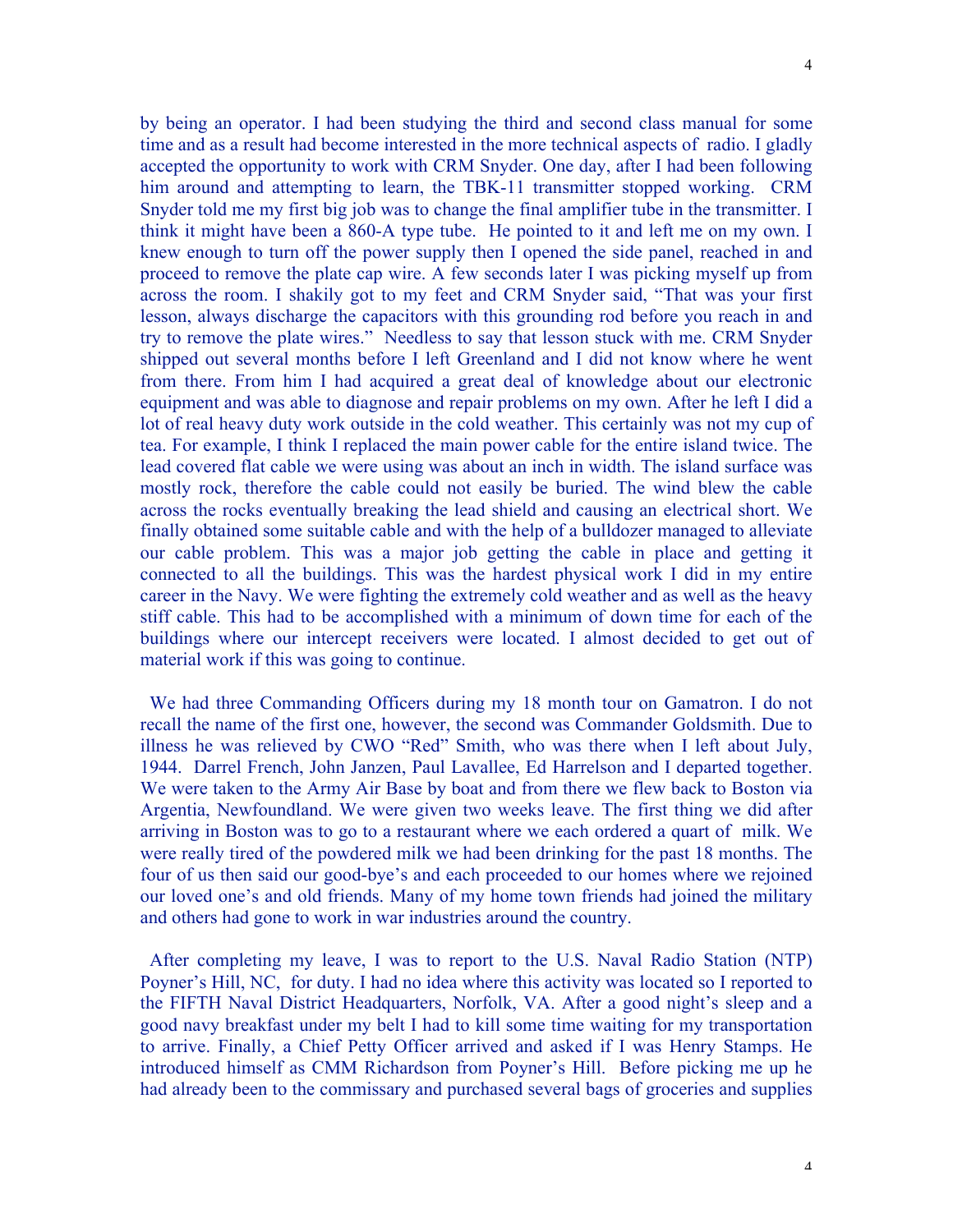for the station. The groceries were in the back of the big panel van which was called a Command Vehicle. CMM Richardson said we would take the southern route since a recent storm had done a lot of damage to the regular route. We drove for several hours on a small blacktop road identified as Route 158 which went through Currituck, NC. There we crossed the Inland Waterway by bridge and proceeded south on Route 158 to a large body of water which was the junction of Currituck Sound and Albemarle Sound. The bridge across this second body of water appeared to be a very crude wooden structure incapable of supporting our vehicle. The Chief informed me that a recent hurricane had damaged the bridge it but it had been repaired and was safe. We crossed the bridge very slowly and were now on the strip of land known as "The Outer Banks." The bridge ended at a point just South of Duck, NC.. and North of Kill Devil Hill where the Wright brothers made and recorded their famous first aircraft flight.

From this point there was no regular roadway. Using four wheel drive we followed the telephone poles through nothing but sand and an occasional clump of grass. We had to drive around numerous sand dunes as we slowly traveled North through Duck, NC, then Caffies Inlet past a Coast Guard Station until we arrived at Poyner's Hill U.S. Naval Radio Station. I felt that I was in the middle of a desert with an ocean on the East. Sand literally encompassed the horizon. Several large dunes were located to the North of the facility. There were about four old buildings that had shingle roofs and siding which had weathered to a very dark gray or even black. The main administration building and living quarters were repainted a wartime camouflage green color. Seeing the stark facility for the first time, while sitting there all alone on a sand dune, made me feel like volunteering to go back to Greenland.

I was introduced to Yeoman Burns who took some information from me for his files and had someone show me to my quarters. We walked from the office across the large concrete patio that surrounded the main building and across the sand for about 75 yards to one of the old dark gray buildings. This was previously a Coast Guard building and was quite ancient. My first quarters was a small room on the second deck heated by an old steam radiator that sometimes worked. A hurricane had passed through the area the week before my arrival and sand was everywhere even to the second deck. I came to realize sand was part of the local package. Sand would be a part of my life for as long as I was to be here. It would get into your bunk and even into your ears as you slept. In the mornings you had to empty your shoes, and when you walked outside you eventually learned to go barefoot or empty your shoes when you went from one building to another. We sometimes beat the sand by wearing boots or high top galoshes.

To my great surprise I found that CRM Dave Snyder had been sent from Greenland to Poyner's Hill. I did not mention to anyone that I was previously on the material gang while in Greenland and for several weeks I went on the regular duty roster list where I stood Intercept and D/F watches. After a few weeks CRM Joe Vallastro (Then spelled Ballastro), the Chief in Charge of the station, called me to his office for an interview. After a short conversation he asked me how I would like to be the assistant material man under CRM Ed Posey. At first I said that I didn't think that I was qualified for the job. He said that Chief Snyder had recommended me for the position based on my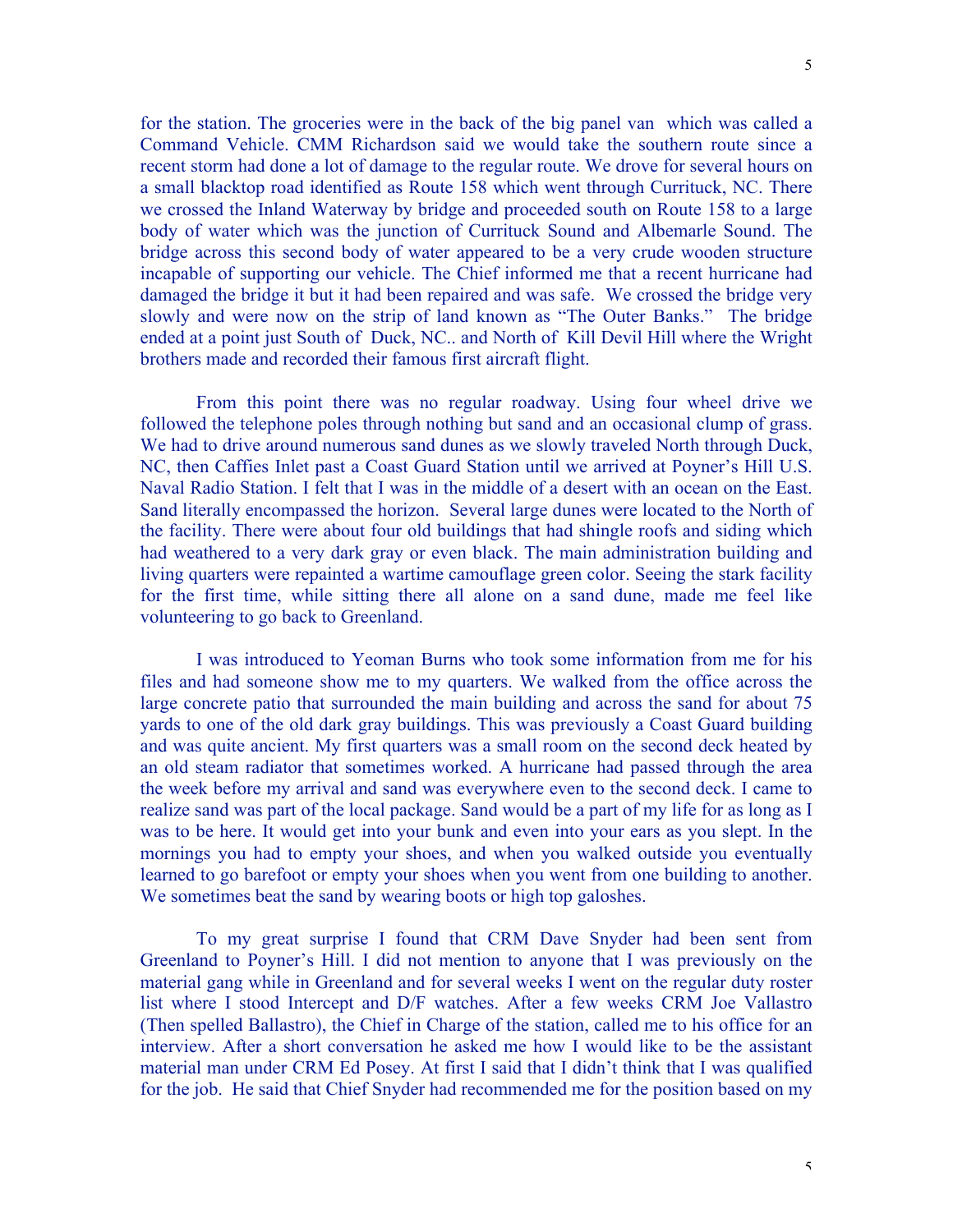work with him in Greenland. After telling him of my unhappy experiences with laying power cable during the winter in Greenland, I added that I preferred regular watch duty. Chief Vallastro tried to convince me that they needed someone with experience to help CRM Posey. He assured me there was no heavy work involved. Guess who won this argument?

Ed Posey and I became good friends. In addition to learning more about radio electronics, I also learned about *Pusher* type boats. Ed had such a boat, about fifteen feet in length, propelled by an aircraft engine mounted in a wire cage on the aft section. Steering was accomplished by two rudders that could be turned left or right by the steering wheel. The air stream would then steer the boat left or right. I helped work on the boat from time to time. It was great fun racing across the water in Currituck Sound. As we skimmed along we sometimes hit small grass marshes that are spotted over the sound. The boat drew probably less than an inch of water when traveling at a high rate of speed and when you hit a grass marsh the boat would go airborne for just a second and give you an excited real feeling of flying. His boat was named *SIDRA* which was his wife's name but spelled backward. CRM Ed Posey and CRM Dave Snyder left Poyner's Hill for other assignments and I never saw either of them again. Both of these men were great influences in my life and I am glad to have had the pleasure of working with and under their supervision. I am a better person for it. I was saddened I did hear of Ed Posey's demise several years ago. I think that he was still a relatively young man at the time of his death.

After Chief Posey left Poyner's Hill, Chief Vallastro assigned me the full responsibility of servicing all the electronic equipment at the station and let me choose someone to be my assistant. I choose RM2C John Janzen to work with me as an assistant because I knew he was interested in furthering his knowledge of radio electronics. We were good friends from our tours in Chatham and Greenland. RM1C Ed Harrelson was also assigned from Greenland to Poyner's Hill. We stayed together until 1945 at which time the station was closed as a U.S. Navy D/F Station.

The Chief in Charge of Poyner's Hill, Joe Vallastro, had been in charge of the station since 1941. He had six children, four daughters and two sons. The eldest of the daughters and I met just shortly after my arrival. I was picking up my mail when she came to pick up her mail. She had been helping her mother prepare a meal and arrived with a sharp kitchen knife in her hand. She tapped me on the shoulder with the knife and asked me to check if they had any mail. When I turned and saw the knife pointing my way I became a bit nervous. I always feared knives more than guns. I said something smart about not liking knives being pointed at me. She apologized and I went on my way but I was immediately impressed with her appearance. Because she was the daughter of the man in charge of the station I was a little hesitant about getting on a friendly basis with her. The beach at Poyner's Hill was one of the best beaches I have ever been privileged to use for recreational purposes. At the time I didn't realize how good the duty was there. We had our own private beach for miles each way and were not too distant from the liberty cities of Elizabeth City, NC and Norfolk, VA.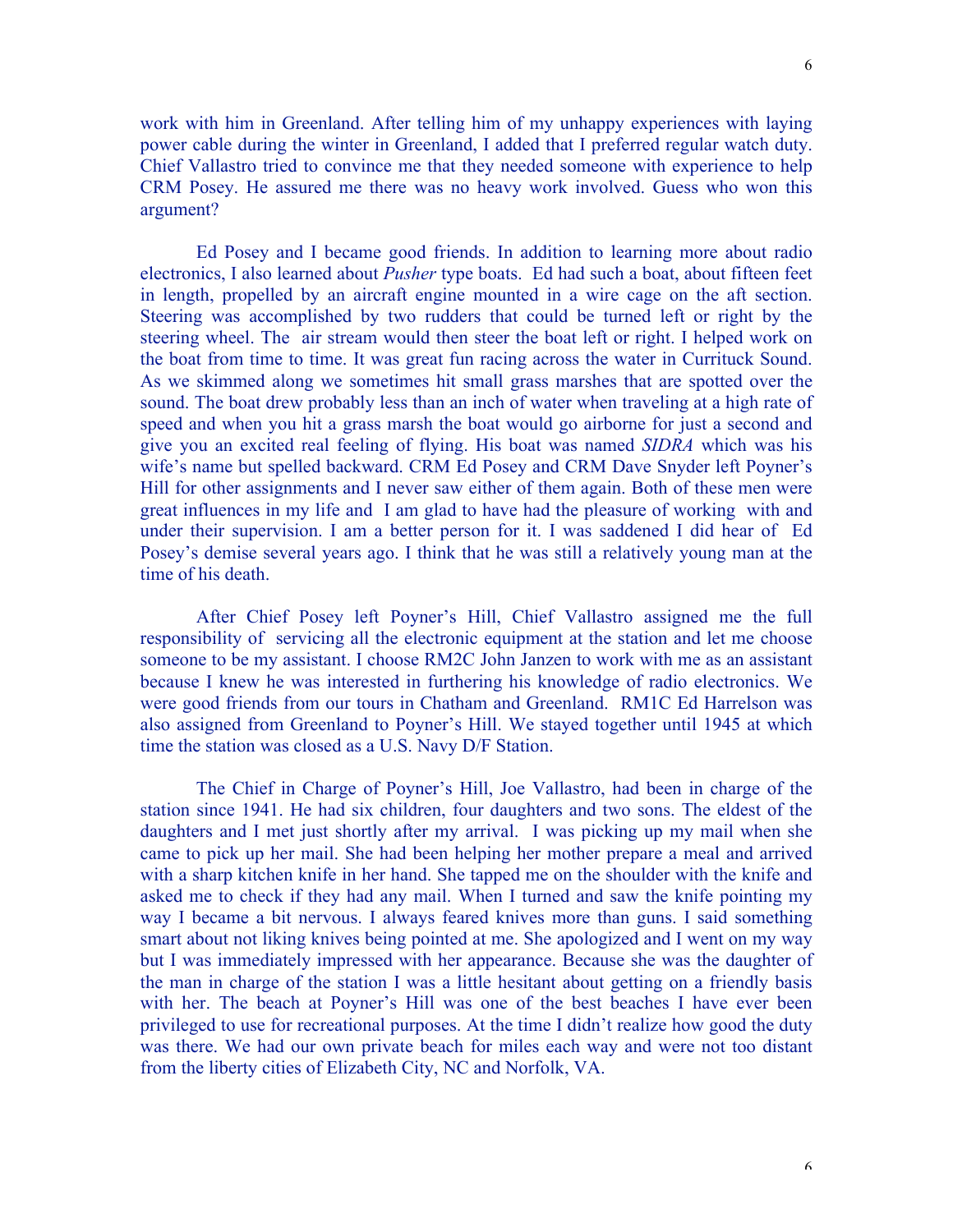After seeing her on the beach several times, I finally approached her and we talked a while and walked up the beach together for a short distance. We repeated this from time to time but never had a date as such. I finally made a date with her and we attended the Carnival at Elizabeth City and also saw the movie *The Princess and the Pirate*, with Virginia Mayo and Bob Hope. We later went to the USO where we played ping pong and talked until our Poplar Branch, NC, transportation arrived. That small village was across the sound from Poyner's Hill. She spent the night there with one of her girlfriends and I stayed with the rest of the sailors in the *I-TAP-A-KEY*. That was the name of our clubhouse which we rented so that we would have a place to stay when we came on liberty and had to stay overnight.

We continued to see each other regularly after that. In 1945 when the station closed she and her family moved to Lynchburg, VA, her home prior to WWII. Her father stayed at the station for about a week, together with a few of us, to turn the station over to the U.S. Coast Guard. A few days later, August 29, 1945, CRM Joseph I. Vallastro was released from active duty. I was transferred to the U.S. Naval Station at Bainbridge Island, Washington. I was working in the PX serving ice cream, sodas and beer when we heard the news of the surrender of Japan. That was a day to be remembered! I served more beer that day than I had ever served before. I was working there with William (Bill) D. Keim Jr. a person who would later become a very good friend when we worked in a civilian capacity at NSA.

I was sent to Memphis, Tennessee, for separation from the service on November 6, 1945 and returned to my home in Monterey, TN. After a year I decided to reenlist. I received orders to the Great Lakes Navy Base for assignment as a RM1C. When the orders arrived I was a patient in the Mountain Home Veterans Hospital. On release from the hospital I decided not to reenlist and to end any further thought of a naval career. Even though I was a civilian, I continued to meet and work with many of my former shipmates in my civilian career.

 I continued to visit Joe Vallastro's daughter on occasion and we corresponded at least once a week. I asked her to marry me and she consented. We were married in June 1947 and in March 1948 I went to work as a civilian at Naval Security Group Headquarters, 3801 Nebraska, Avenue NW, Washington, DC. I worked at that site until 1957 when I was assigned for two years in Tokyo, Japan. There we met many new friends as well as meeting old shipmates. I worked closely with the R/D Navy group at Kamiseya and also with the Air Force at Wakkaini, Japan. When I returned to NSA in July 1959, my office had been moved to Ft. George G. Meade Md. I worked there until March of 1980 when I retired. I certainly have enjoyed every minute of my retirement and still remember and miss my old navy and civilian friends. I keep in touch with some of them and I also keep in touch with my former shipmates who are members of NCVA and FRUPAC. Occasionally I attend the NCVA reunions. I am a member of the FRUPAC radio net and keep in touch with several old friends that way.

Prior to WW II CRM Joe Vallastro lived in Lynchburg, VA where he worked for the CAA. He was re-called to naval service on September 24, 1939 and worked at the